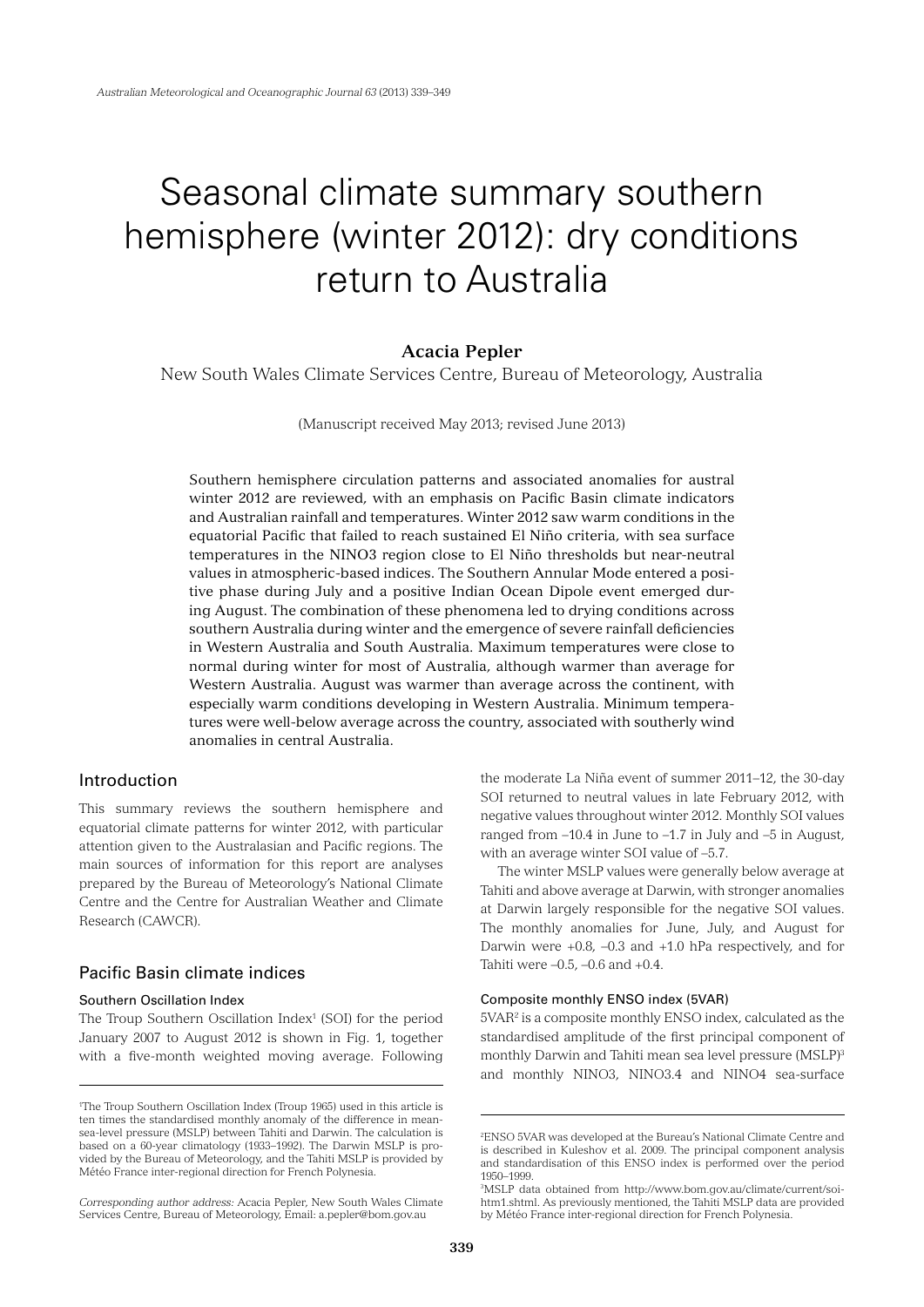Fig. 1. Southern Oscillation Index, from January 2007 to August 2012, together with a five-month binomially weighted moving average. Means and standard deviations used in the computation of the SOI are based on the period 1933–1992.



Fig. 2. 5VAR composite standardised monthly ENSO index from January 2007 to August 2012, together with a weighted three-month moving average. See text for details.



temperatures4 (SSTs). Monthly 5VAR values for the period January 2007 to August 2012, with a weighted three-month moving average, are shown in Fig. 2. The 5VAR index was moderately positive throughout winter 2012, the first such period since April 2010, following the two La Niña events in recent years. The average 5VAR value for winter was  $+0.85$ , with monthly values of  $+0.80$  (June),  $+0.77$  (July) and +1.00 (August). An increase in the 5VAR values indicates warming in the equatorial Pacific Ocean and potential El Niño conditions.

The Multivariate ENSO Index<sup>5</sup> (MEI), produced by the US Climate Diagnostics Center, is derived from a number of atmospheric and oceanic parameters calculated as a twoFig. 3. OLR anomalies for winter 2012 (W m−2). Base period 1979–2000. The mapped region extends from 40°S to 40°N and from 70°E to 180°E.



Fig. 4. Weekly DMI index from January 2010 to August 2012, together with a weighted five-month moving average. See text for details.



month mean. Significant positive (negative) anomalies are typically associated with El Niño (La Niña) events. The MEI value for June–July was +1.14 (7th highest over the 1950– 2012 period), indicating El Niño-like conditions. However, the MEI value decreased to +0.58 for July–August (21st highest), indicating a reduced chance of an El Niño event during the subsequent spring.

## Outgoing long-wave radiation

Outgoing long-wave radiation over the equatorial Pacific Ocean is a good indicator of changes in tropical convection patterns, with El Niño (La Niña) years associated with suppressed (enhanced) convection in the western equatorial Pacific and enhanced (suppressed) convection near the dateline. The Climate Prediction Center, Washington,  $computes$  standardised monthly anomalies $6$  of outgoing long-wave radiation (OLR) for an equatorial region ranging from 5°S to 5°N and 160°E to 160°W. Positive (negative) OLR

<sup>4</sup> SST indices obtained from ftp://ftp.cpc.ncep.noaa.gov/wd52dg/data/indices/sstoi.indices.

<sup>5</sup> Multivariate ENSO Index obtained from http://www.esrl.noaa.gov/psd/ people/klaus.wolter/MEI/table.html. The MEI is a standardised anomaly index described in Wolter and Timlin 1993 and 1998.

<sup>6</sup> Obtained from http://www.cpc.ncep.noaa.gov/data/indices/olr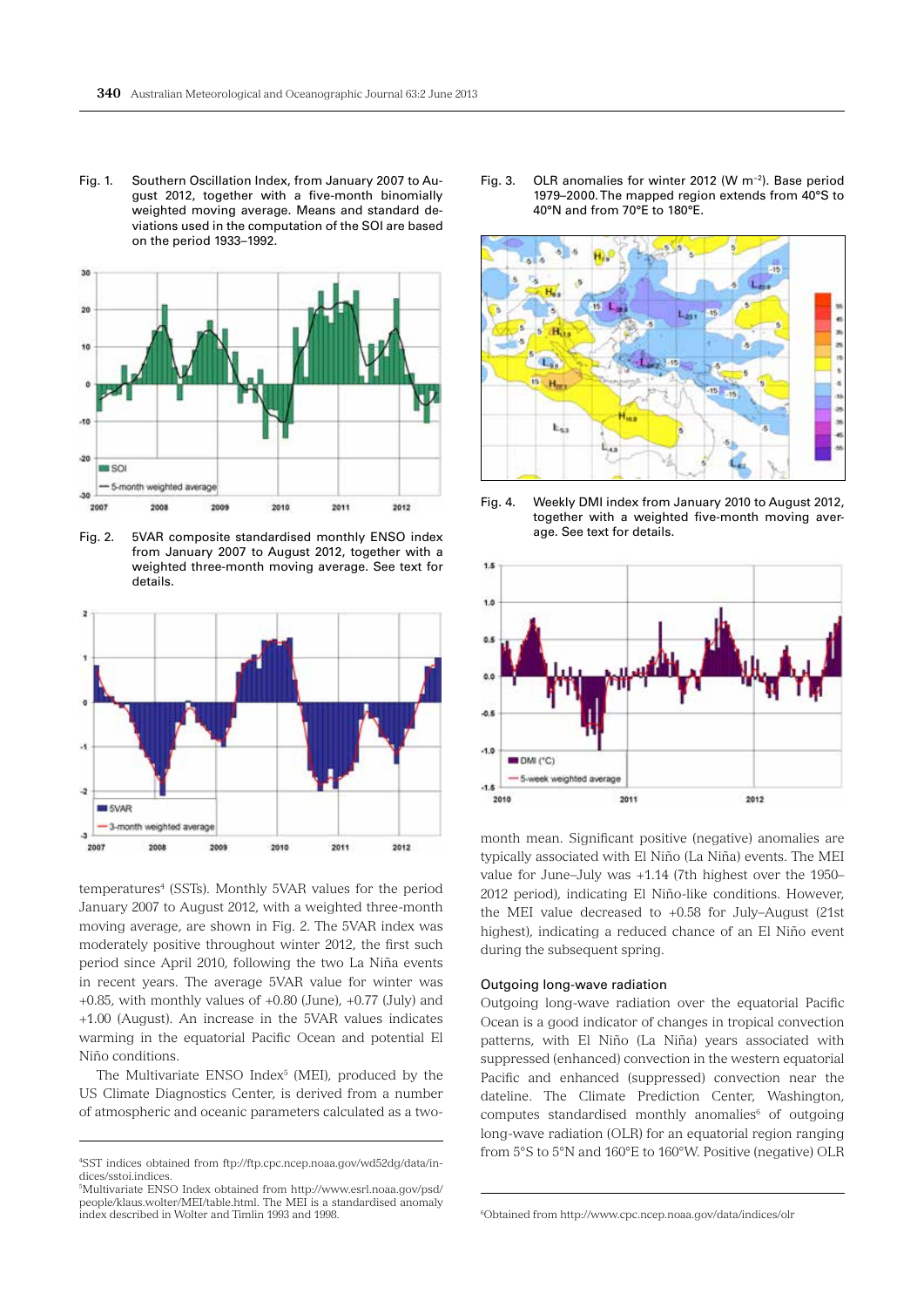

anomalies indicate suppressed (enhanced) convection, and are an indicator of La Niña (El Niño) conditions. Monthly OLR anomalies in this region were +0.2 (June), –0.7 (July) and  $+0.2$  (August), with a seasonal mean of  $-0.1$  W m<sup>-2</sup> for winter 2012, indicating neutral ENSO conditions.

The seasonal OLR anomalies for the Asia-Pacific region between 40°S and 40°N are shown in Fig. 3. Weakly negative anomalies were observed across the Maritime Continent directly north of Australia and in the South Pacific Convergence Zone, a pattern typically associated with La Niña conditions. Anomalies in this region continued to weaken during winter following the breakdown of the 2011– 12 La Niña event in autumn.

## Indian Ocean Dipole (IOD)

Positive OLR anomalies (suppressed convection) over the eastern tropical Indian Ocean are also evident in Fig. 3, with positive anomalies extending into central Australia. This mirrors patterns of sea surface temperature (SST) anomalies (see next section). A positive (negative) IOD is characterised by cooler (warmer) water near Indonesia and warmer (cooler) water in the tropical western Indian Ocean, and is associated with decreased (increased) rainfall in southern Australia during winter and spring.

The IOD can be represented by the Dipole Mode Index (Saji et al. 1999), the difference in SST anomalies between the western (50°E to 70°E and 10°S to 10°N) and eastern (90°E to 110°E and 10°S to 0°S) equatorial Indian Ocean, with an IOD event indicated by sustained anomalies greater than 0.5 °C. Weekly DMI values<sup>7</sup>, shown in Fig. 4 from January 2009 to August 2012, are averaged to obtain monthly values. Monthly DMI values increased from –0.15 °C in June and +0.12 °C in July to +0.56 °C during August, indicating a developing positive IOD event during the season.

## Oceanic patterns

### Sea-surface temperatures

Global sea surface temperature (SST) anomalies for winter 2012, obtained from the US National Oceanic and Atmospheric Administration (NOAA) Optimum Interpolation analyses (Reynolds et al. 2002), are shown in Fig. 5. The base period is 1981–2010.

Warm SST anomalies are apparent in the eastern equatorial Pacific, with anomalies typically weaker than +2 °C. SST anomalies in the NINO3 region were persistently warm during winter, with monthly values of +0.75 °C (June), +0.94 °C (July) and +0.80 °C (August), close to El Niño thresholds. In contrast, NINO1 cooled significantly from +1.13 °C in June to +0.28 °C in August, while NINO4 warmed from  $+0.06$  °C (June) to  $+0.64$  °C (August), indicating a westward movement of warm anomalies during the season.

SSTs were above average across much of the Indian Ocean, with SSTs more than 1 °C above normal to the west of Australia. Warm SSTs in this region have now persisted for close to two years following their emergence during the 2010–11 La Niña event (Ganter 2011). Cool SST anomalies also emerged to the north of Australia during the season, contributing to the development of a positive Indian Ocean Dipole event (as discussed above).

## Subsurface patterns

The equatorial thermocline is the region where the vertical gradient in subsurface temperatures is strongest, and is the boundary between warm near-surface waters and the cooler deep ocean. This can be approximated using the depth of the 20 °C isotherm, with positive (negative) anomalies corresponding to a deeper (shallower) thermocline. Changes in thermocline depth may act as a precursor to surface temperature changes, with a deeper thermocline associated with suppressed upwelling and warming sea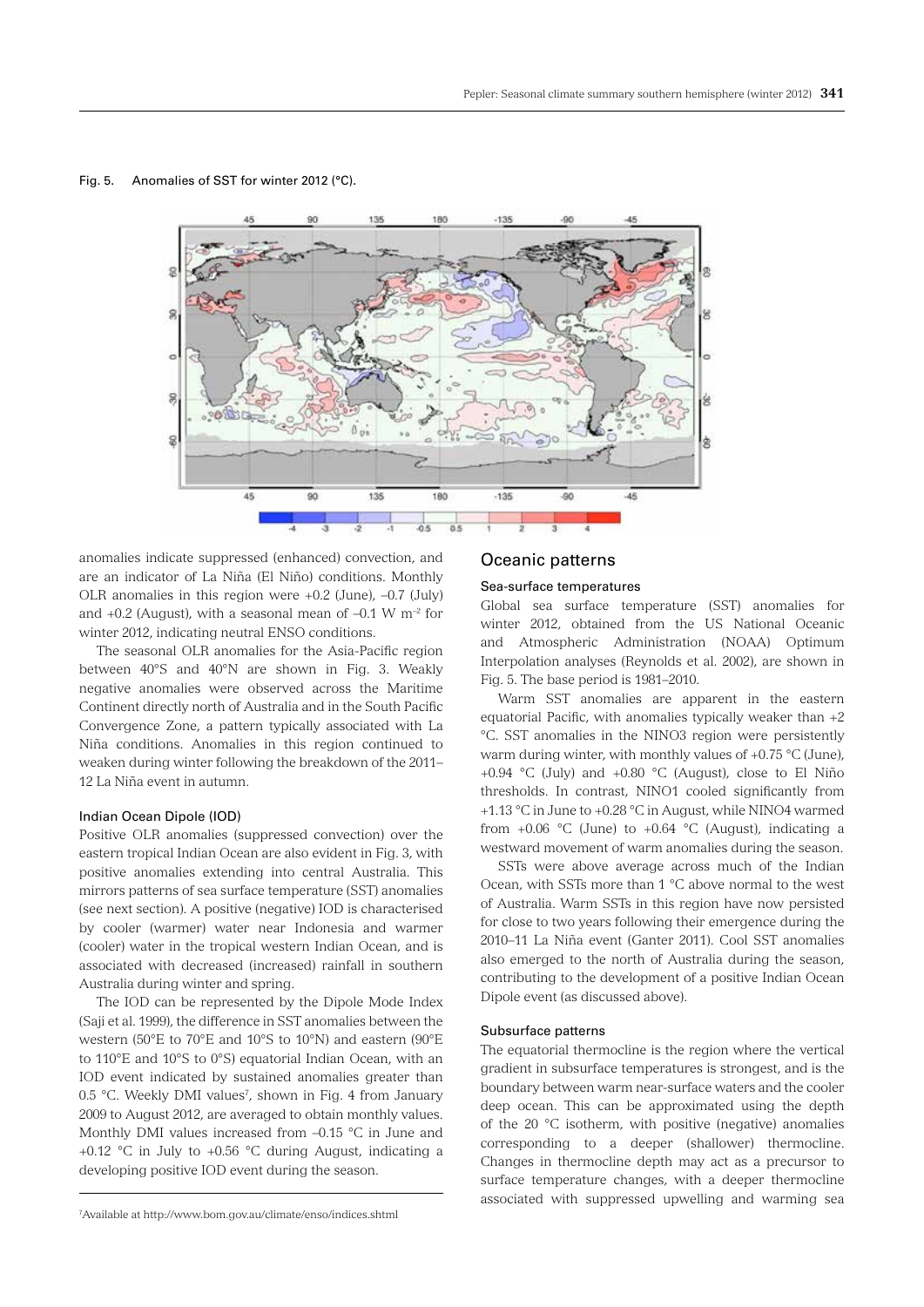Fig. 6. Time-longitude section of the monthly anomalous depth of the 20 °C isotherm at the equator (2°S to 2°N) for January 2010 to August 2012. (Plot obtained from the TAO Project Office).



Fig. 7. Four-month May 2012 to August 2012 sequence of vertical sea subsurface temperature anomalies at the equator for the Pacific Ocean. The contour interval is 0.5 °C. (Plot obtained from CAWCR).



surface temperatures.

The Hovmöller diagram for the 20 °C isotherm depth anomaly (obtained from NOAA's TAO Project Office<sup>8</sup>) along the equator between January 2010 and August 2012 is shown in Fig. 6. Following the La Niña events of 2010–11 and 2011–12, the thermocline returned to close to average depths across most of the equatorial Pacific during winter 2012, with positive anomalies in the western Pacific weakening throughout the season. Positive anomalies emerged east of 120°W in June, but weakened slightly over August.

Figure 7 shows a cross-section of monthly vertical temperature anomalies from May to August 2012, from 120°E to 80°W and to a maximum depth of 400 m across the equatorial Pacific Ocean<sup>9</sup>. Following the breakdown of the 2011–12 La Niña event, warm subsurface water persisted in the western Pacific during May 2012. This spread eastward during June and July, associated with surface warming in the eastern Pacific, before weakening in August, indicating a reduced chance of El Niño development.

# Atmospheric patterns

### Surface analyses

The mean sea-level pressure (MSLP) pattern for winter 2012 is shown in Fig. 8, computed using data from the 0000 UTC daily analyses of the Bureau of Meteorology's Australian Community Climate and Earth System Simulator (ACCESS)10 model. The MSLP anomalies are shown in Fig. 9, relative to a 1979–2000 climatology obtained from the National Centers for Environmental Prediction (NCEP) II Reanalysis data (Kanamitsu et al. 2002); anomalies are not shown over areas of elevated topography (grey shading).

The winter 2012 pattern of MSLP was zonal around Antarctica, with the subtropical ridge forming a band of high pressure centred on 30°S. Centres of high pressure were located in the southern Indian Ocean (1025.8 hPa), the southern South Atlantic (greater than 1025 hPa), and in the South Pacific west of the Chilean coast (1023.9 hPa), with a relatively weak subtropical ridge across the remaining southern Pacific. The circumpolar trough is evident around Antarctica, with a peak low pressure of 977.9 hPa around 120°W.

Anomalous high pressure covered most of the region between 30°S and 60°S, with anomalies reaching +6.9 hPa to the east of New Zealand and +6.3 hPa southwest of Australia. Anomalous low pressure covered most of the area south of 60°S, with anomalies of up to –10 hPa to the south of South America, while negative anomalies were also apparent south of Madagascar. Equatorward of 30°S, MSLP was generally close to normal, with slightly positive anomalies in central Australia and the western Pacific and negative anomalies in

<sup>8</sup> http://www.pmel.noaa.gov/tao/jsdisplay/

<sup>9</sup> http://www.bom.gov.au/oceanography/oceantemp/pastanal.shtml <sup>10</sup>For more information on the Bureau of Meteorology's ACCESS model, see http://www.bom.gov.au/nwp/doc/access/NWPData.shtml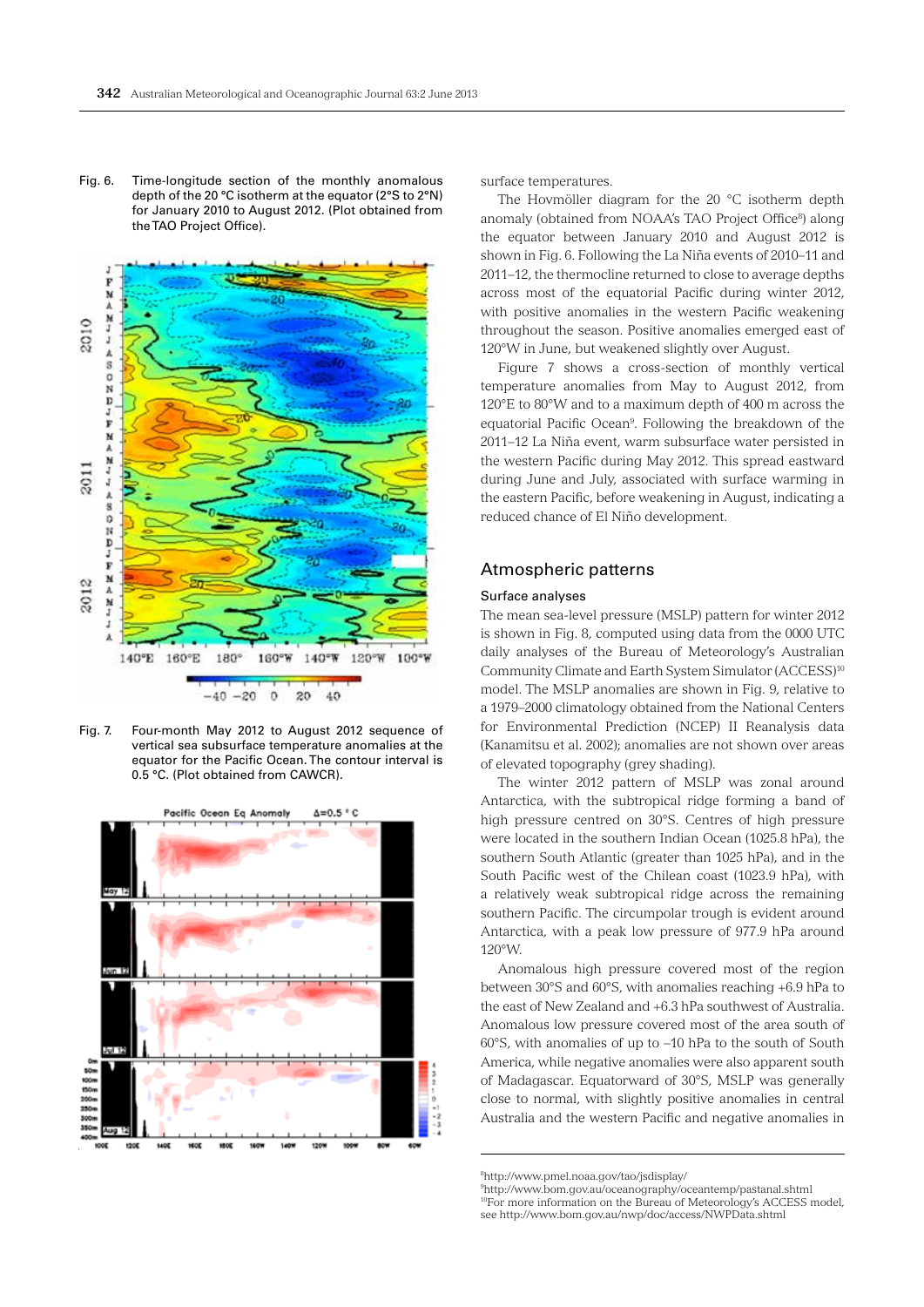# Fig. 8. Winter 2012 MSLP (hPa). The contour interval is 5 hPa.



Fig. 9 Winter 2012 MSLP anomalies (hPa), from a 1979–2000 climatology.



the eastern Pacific. Anomalies reached –2.8 hPa on the equator at 110°W, associated with areas of warm SST anomalies.

# Mid-tropospheric analyses

The 500 hPa geopotential height (an indicator of the steering of surface synoptic systems across the southern hemisphere, measured in gpm) is shown in Fig. 10 for winter 2012, with the associated anomalies shown in Fig. 11. The winter 500 hPa geopotential height field shows the southern hemisphere high latitudes were characterised by zonal flow. The patterns of geopotential height anomalies are similar to those observed for MSLP, with negative anomalies over the Antarctic Peninsula and Weddell Sea, reaching +94.1 gpm to the south of South America, and weaker anomalies over coastal western Antarctica between the Amery Ice Shelf and Casey Station and to the south of Africa. Positive anomalies are apparent across the southern Pacific between 40° and 60°S and 90° and 180°W, reaching +81.3 gpm near the Ross

#### Fig. 10. Winter 2012 500 hPa mean geopotential height (gpm).



Fig. 11. Winter 2012 500 hPa mean geopotential height anomalies (gpm), from a 1979–2000 climatology.



Ice Shelf, as well as in the southern Indian Ocean, reaching +74.8 gpm near 90°E, and in the South Atlantic, reaching more than +60 gpm between South America and South Africa.

# Southern Annular Mode

The Southern Annular Mode (SAM, also known as the Antarctic Oscillation or AAO) refers to shifts in the location of the belt of strong westerly winds in the middle to high latitudes of the southern hemisphere. Positive (negative) phases of SAM are associated with negative (positive) MSLP anomalies over Antarctica and positive (negative) anomalies in the mid-latitudes. This results in a poleward contraction (equatorward expansion) of the belt of westerly winds. In the Australian region positive SAM is associated with easterly wind anomalies, with decreased rainfall in southwest Western Australia and southeast Australia during the winter months (Hendon et al. 2007).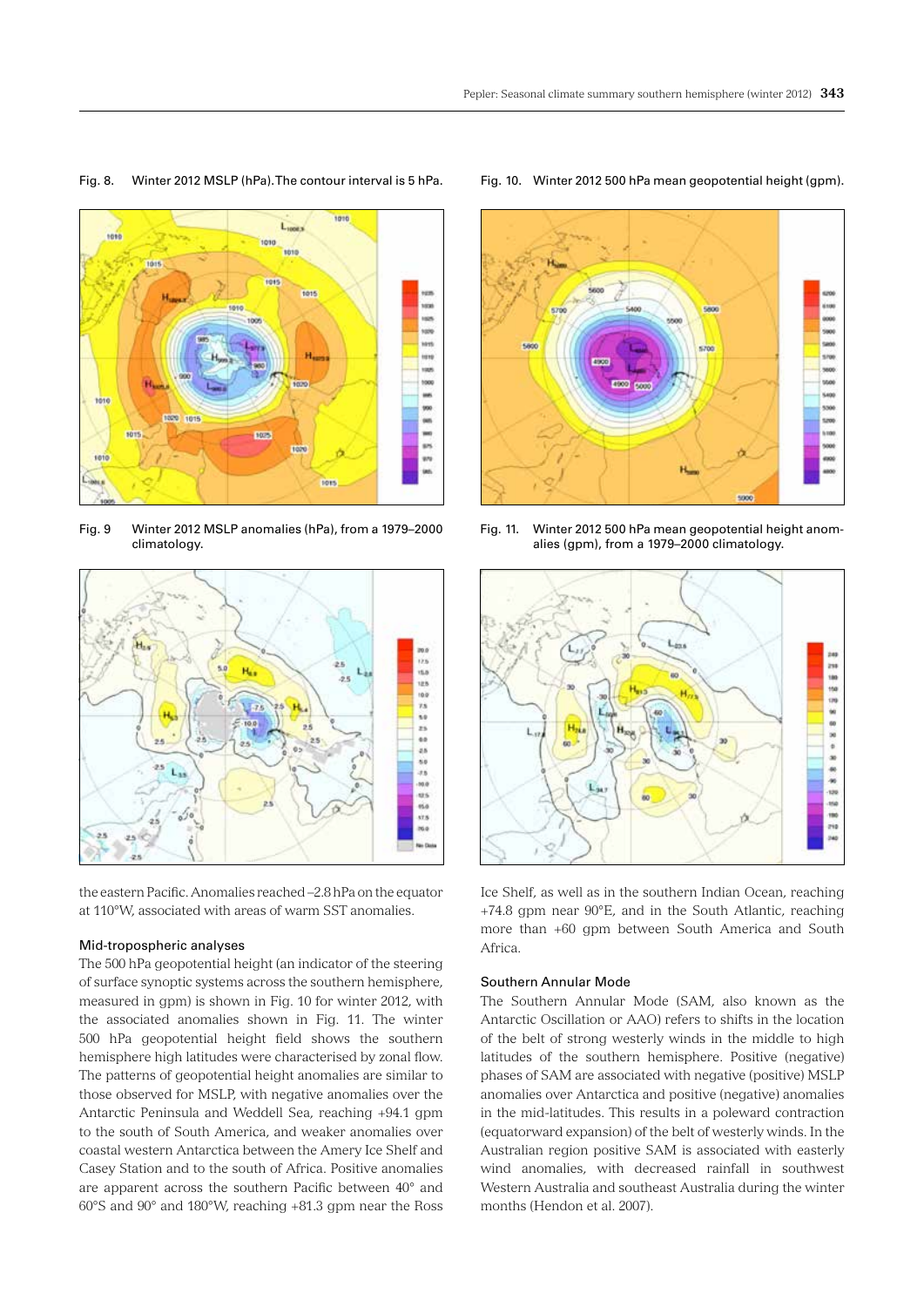



Fig. 13. Winter 2012 200 hPa vector wind anomalies (m s−1).



The Climate Prediction Center produces a standardised monthly SAM index (Climate Prediction Center 2010)<sup>11</sup>. During winter 2012 SAM anomalies increased from –0.20 (June) to +1.26 (July) and +0.49 (August), with a seasonal SAM value of +0.52. The positive SAM in winter 2012 is consistent with Figs 9 and 11, which demonstrate negative anomalies over Antarctica and positive anomalies over much of the Southern Ocean.

#### Winds

Winter 2012 low-level (850 hPa) and upper-level (200 hPa) wind anomalies (from the 22-year NCEP II climatology) are shown in Fig. 12 and Fig. 13 respectively. Isotach contours are at 5 m s−1 intervals. Low-level winds during winter 2012 show weak westerly anomalies in the eastern equatorial Pacific, strongest off the South American coast, but nearnormal patterns in the Maritime Continent and the western Indian Ocean. The upper level wind anomalies (200hPa) show a clockwise gyre in the central tropical Pacific, with southerly wind anomalies in the Australian region and strong westerly anomalies across much of the Southern Ocean.

# Australian region

## Rainfall

Australian winter rainfall totals for 2012 are shown in Fig. 14, with rainfall deciles shown in Fig. 15. The deciles are calculated with respect to gridded rainfall data for all winters between 1900 and 2012.

Averaged across Australia, winter rainfall was 16 per cent below the 1961–1990 average of 64 mm (see Table 1). Winter was particularly dry in the western half of Australia, with large areas of the Northern Territory, eastern Western Australia and northeast South Australia recording no rainfall at all during the season and very much below-average rainfall across much of southwest Western Australia. Totals were 44 per cent below average in Western Australia (the eighth driest on record), 83 per cent below average in the Northern Territory, and 28 per cent below average in South Australia, with below-average rainfall also recorded in eastern Tasmania and southern New South Wales. In comparison, rainfall was 43 per cent above average in Queensland, with above-average falls across most of the State. Rainfall was also above average in southern Victoria and small areas of southeast South Australia, as well as in the Albany region in southern coastal Western Australia.

Winter rainfall was in the lowest decile (driest ten per cent of

<sup>11</sup>For more information on the SAM index from the Climate Prediction Center (NOAA), see http://www.cpc.ncep.noaa.gov/products/precip/ CWlink/daily\_ao\_index/aao/aao.shtml.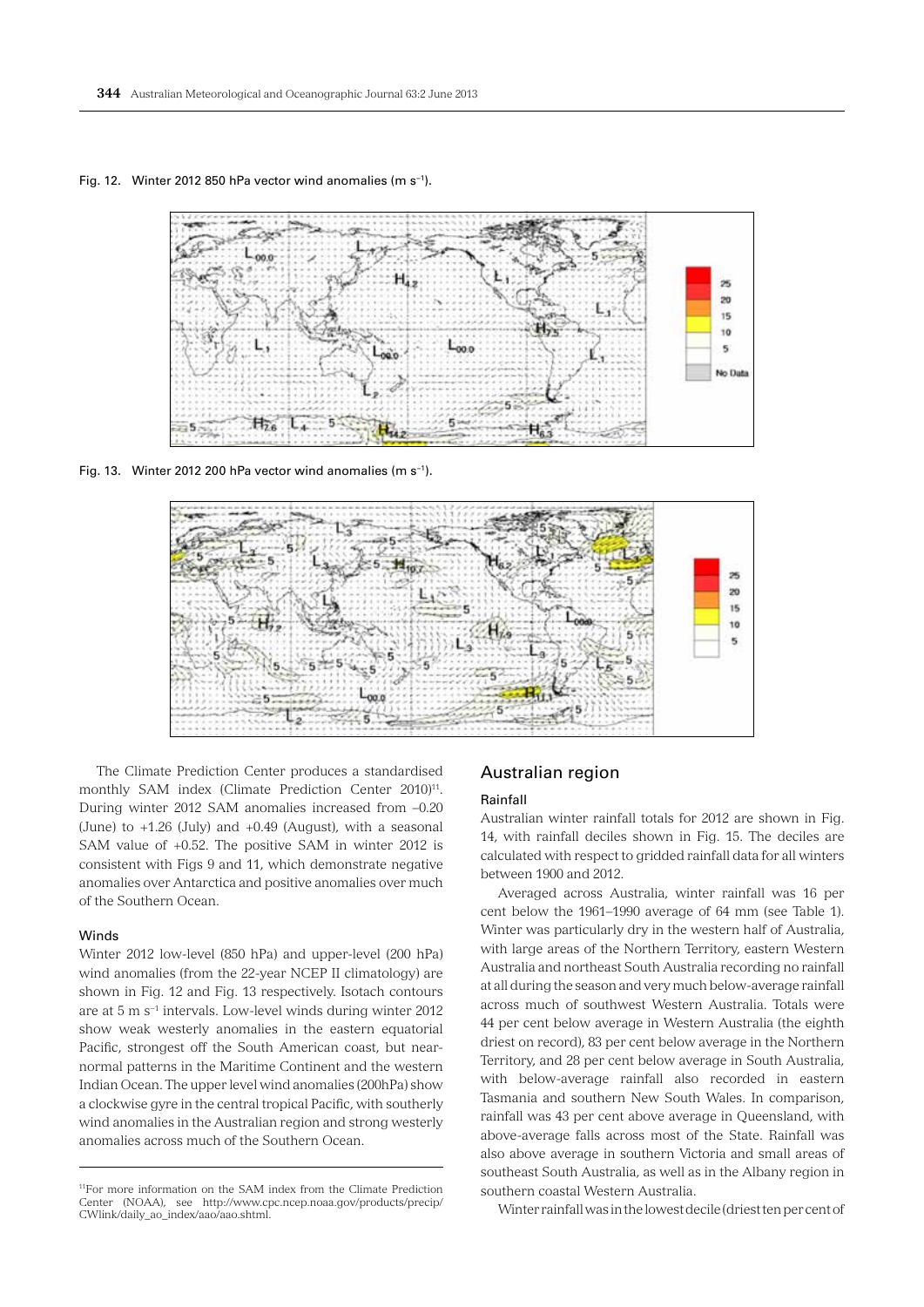| Table 1. Summary of the seasonal rainfall ranks and extremes on a national and State basis for winter 2012. The ranking in the last |
|-------------------------------------------------------------------------------------------------------------------------------------|
| column goes from 1 (lowest) to 113 (highest) and is calculated over the years 1900-2012.                                            |

| Region             | Highest seasonal<br>total (mm) | Lowest seasonal total<br>(mm)                 | Highest daily total<br>(mm)            | Area-<br>averaged<br>rainfall (mm) | Rank of<br>area-aver-<br>aged rainfall | % difference<br>from mean |
|--------------------|--------------------------------|-----------------------------------------------|----------------------------------------|------------------------------------|----------------------------------------|---------------------------|
| Australia          | 850.2 at Wyelangta<br>(Vic.)   | 0.0 at several<br>locations                   | 203.4 at Reeves<br>Knob, 5 June (Vic.) | 56                                 | 35                                     | $-16$                     |
| Queensland         | 515.6 at Tree House<br>Creek   | $0.0$ at several<br>locations                 | 198.0 at Dunk Island.<br>10 July       | 73                                 | 92                                     | $+43$                     |
| New South Wales    | 620.6 at Perisher<br>Valley    | 27.0 at Broken Hill<br>(Buckalow)             | 117.6 at Yamba,<br>12 June             | 98                                 | 35                                     | $-15$                     |
| Victoria           | 850.2 at Wyelangta             | 50.2 at Kiamal                                | 203.4 at Reeves<br>Knob, 5 June        | 213                                | 70                                     | $+4$                      |
| Tasmania           | 1154.6 at Mt Read              | 64.8 at Little Swan-<br>pool (Lisdillon Farm) | 68.6 at Gray, 4 June                   | 394                                | 41                                     | $-10$                     |
| South Australia    | 536.2 at Hindmarsh<br>Valley   | $0.0$ at several<br>locations                 | 70.4 at Belair.<br>21 June             | 40                                 | 25                                     | $-28$                     |
| Western Australia  | 597.0 at Alexandra<br>Bridge   | 0.0 at several<br>locations                   | 174.2 at Peppermint<br>Grove, 2 June   | 34                                 | 8                                      | $-44$                     |
| Northern Territory | 27.7 at Calvert Hills          | 0.0 at several<br>locations                   | 17.5 at Calvert Hills,<br>9 July       | 3                                  | 22                                     | $-83$                     |

Table 2. Percentage areas in different categories for winter 2012 rainfall. 'Severe deficiency' denotes rainfall at or below the 5th percentile. Areas in 'decile 1' include those in 'severe deficiency' which in turn include those which are 'lowest on record'. Areas in 'decile 10' include those which are 'highest on record'. Percentage areas of highest and lowest on record are given to two decimal places because of the small quantities involved; other percentage areas to one decimal place.

| Region             | Lowest on record | Severe deficiency | Decile 1 | Decile 10 | Highest on record |
|--------------------|------------------|-------------------|----------|-----------|-------------------|
| Australia          | 0.76             | 9.0               | 19.3     | 3.0       | 0.00              |
| Queensland         | 0.00             | 0.0               | 0.1      | 11.2      | 0.00              |
| New South Wales    | 0.00             | 0.0               | 0.0      | 0.0       | 0.00              |
| Victoria           | 0.00             | 0.0               | 0.0      | 3.5       | 0.00              |
| Tasmania           | 0.00             | 0.0               | 0.0      | 0.0       | 0.00              |
| South Australia    | 5.15             | 21.4              | 32.5     | 0.4       | 0.00              |
| Western Australia  | 0.29             | 12.5              | 32.3     | 0.2       | 0.00              |
| Northern Territory | 0.00             | 12.8              | 26.0     | 1.2       | 0.00              |



Fig. 14. Winter 2012 rainfall totals (mm) for Australia. Fig. 15. Winter 2012 rainfall deciles for Australia: decile ranges based on grid-point values over the winters 1900– 2012.

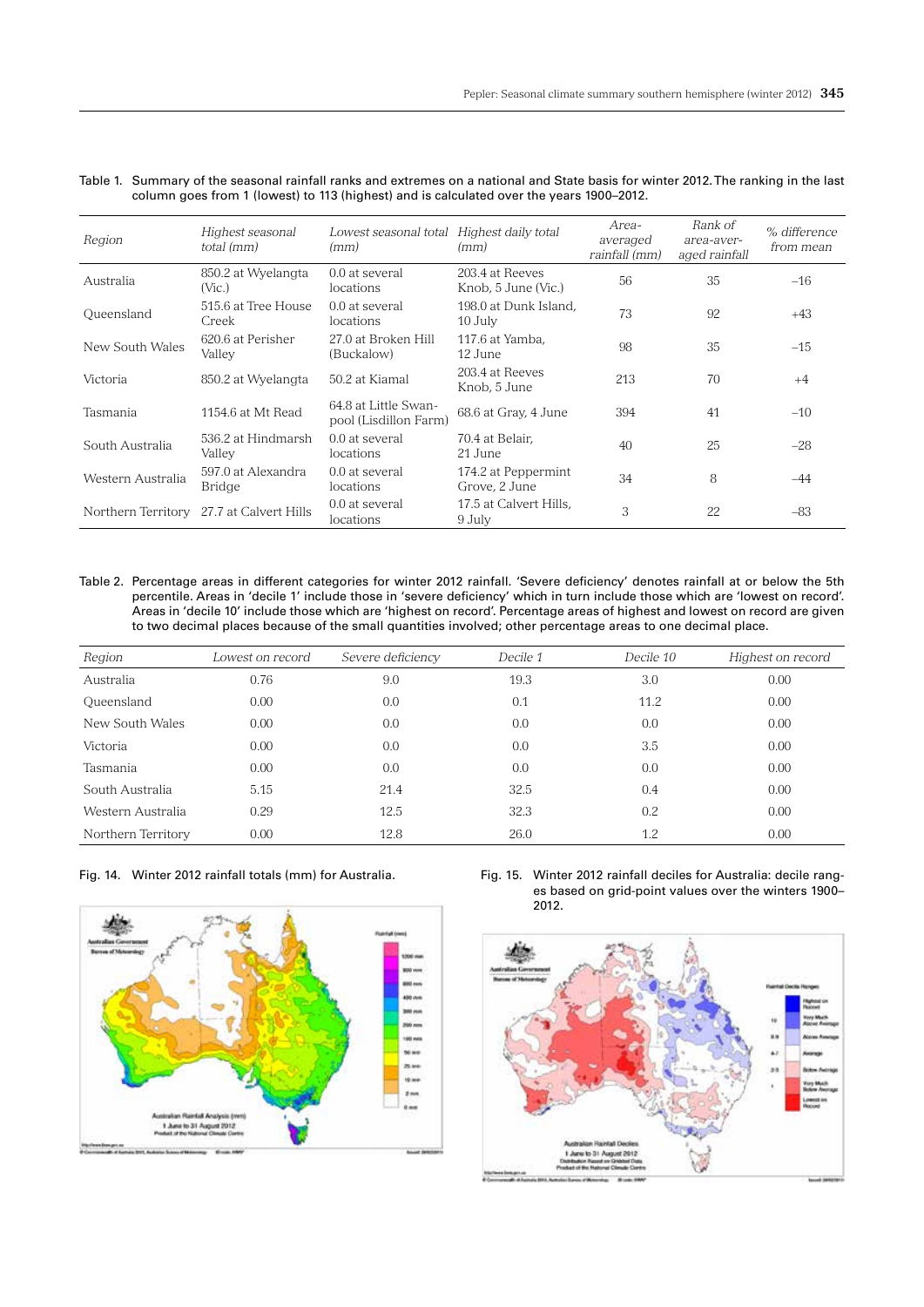years) across 19.3 per cent of the country, mostly in southwest Western Australia and a large area of central Australia and Western Australia's Interior (see Table 2). Almost a third of the western States recorded rainfall in the lowest decile: Western Australia (32.3 per cent), South Australia (32.5 per cent), and the Northern Territory (26 per cent). Winter rainfall was the lowest on record across 0.76 per cent of the country and 5.15 per cent of South Australia, incorporating a large area of western pastoral South Australia. In comparison, three per cent of Australia recorded rainfall in the highest decile, most widespread in Queensland (11.2 per cent), with no areas experiencing record high rainfall.

Australia-wide rainfall was slightly above average in June (+7.5 per cent), with close to average rainfall across most areas but well-above-average falls on parts of the south coast and in southeast Queensland and northeastern South Australia. Very heavy rain in southern and eastern Victoria, during an East Coast Low on 3–5 June, broke daily rainfall records in several areas and generated major flooding in central and eastern Gippsland.

July saw the emergence of positive SAM conditions, with a strong high pressure ridge across southern Australia and easterly wind anomalies. Large areas of southwest Western Australia experienced their driest July on record, with the statewide average rainfall for Western Australia the third driest on record and the driest since 1977 (70 per cent below average). Dry conditions extended across much of the western half of Australia, while Tasmania experienced its driest July since 2001 (40 per cent below average). Totals remained above average across most of eastern Australia during July, with Queensland totals 99 per cent above average.

In addition to the positive SAM conditions, a positive IOD event developed during August 2012. This saw the emergence of dry conditions across most of southern Australia, with nationally-averaged rainfall the sixth driest on record (53 per cent below average) and below-average totals in all States except Tasmania.

Fig. 16. Five-month (April to August) rainfall deficiencies for Australia: decile ranges based on grid-point values over the winters 1900–2012.



# **Drought**

Following the decay of the 2011–12 La Niña in March 2012, dry conditions emerged in southern Australia during April and May, following a long-term trend of reductions in late autumn and early winter rainfall over recent decades. Western Australia entered the winter with severe autumn rainfall deficiencies (rainfall in the driest five per cent of years) across 11 per cent of the State (Martin 2013), notably in southwest Western Australia. Below-average rainfall during winter 2012 saw the expansion of these deficiencies, with severe deficiencies for the five-month period between April and August 2012 across 35 per cent of Western Australia and 17 per cent of South Australia (Fig. 16).

#### **Temperature**

Figures 17 and 18 show the maximum and minimum temperature anomalies (relative to a reference period of 1961–1990), respectively, for winter 2012. The anomalies have been recalculated with respect to the 1971–2000 period, and use all stations for which an elevation is available. Station

Table 3. Percentage areas in different categories for winter 2012. Areas in 'decile 1' include those which are 'lowest on record'. Areas in 'decile 10' include those which are 'highest on record'. Percentage areas of highest and lowest on record are given to two decimal places because of the small quantities involved; other percentage areas to one decimal place. Grid-point deciles calculated with respect to 1911–2012.

|                    | Maximum temperature |          |           |                      | Minimum temperature |          |           |                      |
|--------------------|---------------------|----------|-----------|----------------------|---------------------|----------|-----------|----------------------|
| Region             | Lowest on<br>record | Decile 1 | Decile 10 | Highest on<br>record | Lowest on<br>record | Decile 1 | Decile 10 | Highest on<br>record |
| Australia          | 0.00                | 0.1      | 16.1      | 0.75                 | 2.98                | 36.4     | 0.1       | 0.00                 |
| Oueensland         | 0.00                | 0.2      | 0.0       | 0.00                 | 0.00                | 15.0     | 0.0       | 0.00                 |
| New South Wales    | 0.00                | 0.0      | 0.0       | 0.00                 | 0.24                | 22.7     | 0.0       | 0.00                 |
| Victoria           | 0.00                | 0.0      | 0.0       | 0.00                 | 0.00                | 0.3      | 3.2       | 0.00                 |
| Tasmania           | 0.00                | 0.0      | 0.0       | 0.00                 | 0.00                | 0.0      | 0.0       | 0.00                 |
| South Australia    | 0.00                | 0.0      | 0.5       | 0.00                 | 3.13                | 56.3     | 0.0       | 0.00                 |
| Western Australia  | 0.00                | 0.0      | 49.0      | 2.30                 | 6.41                | 28.2     | 0.0       | 0.00                 |
| Northern Territory | 0.00                | 0.2      | 0.0       | 0.00                 | 2.66                | 81.5     | 0.0       | 0.00                 |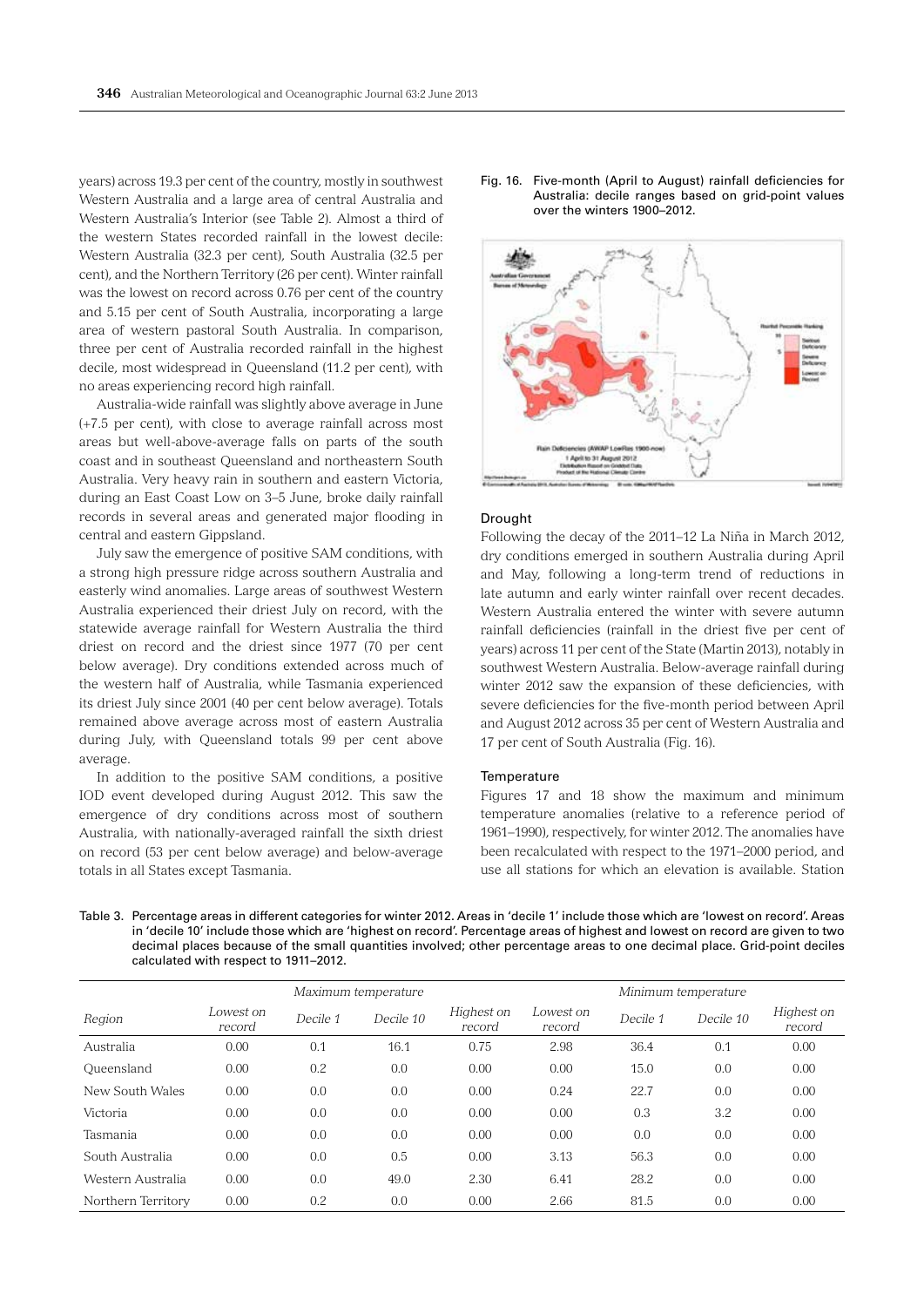normals have been estimated using gridded climatologies for those stations with insufficient data within the 1971–2000 period, to calculate a station normal directly (see Jones et al. 2009 for more details relating to the spatial analyses of temperature data). Figures 19 and 20 show the corresponding maximum and minimum temperature deciles, calculated using monthly temperature analyses from 1911 to 2012.

A summary of maximum and minimum temperature deciles for each State and Territory is shown in Table 3, with ranks and extremes in Tables 4 and 5.

Averaged across the season, winter maximum temperatures were 0.42 °C above-average nationally. Temperatures were within 1 °C of normal across most of the country, with most States and Territories recording close to

| Table 4. Summary of the seasonal maximum temperature ranks and extremes on a national and State basis for winter 2012. The |
|----------------------------------------------------------------------------------------------------------------------------|
| ranking in the last column goes from 1 (lowest) to 103 (highest) and is calculated over the years 1910–2012'.              |

| Region             | Highest seasonal<br>mean maximum<br>$(^{\circ}C)$ | Lowest seasonal<br>mean maximum<br>$(^{\circ}C)$ | Highest daily tem-<br>perature $(^{\circ}C)$ | Lowest daily<br>maximum<br>temperature $(^{\circ}C)$ | Area-<br>averaged<br>temperature<br>anomaly $(^{\circ}C)$ | Rank of area-<br>averaged<br>temperature<br>anomaly |
|--------------------|---------------------------------------------------|--------------------------------------------------|----------------------------------------------|------------------------------------------------------|-----------------------------------------------------------|-----------------------------------------------------|
| Australia          | 32.8 at<br>Noonamah                               | $-0.5$ at Thredbo<br>(Top Station)               | 38.5 at Fitzroy<br>Crossing,<br>27 August    | $-4.9$ at Thredbo,<br>6 August                       | $+0.42$                                                   | 76                                                  |
| Queensland         | 31.4 at Scherger                                  | 15.0at<br>Applethorpe                            | 37.0 at Normanton.<br>24 August              | 7.7 at Applethorpe,<br>5 June                        | $-0.08$                                                   | 49                                                  |
| New South Wales    | 21.5 at Grafton                                   | $-0.5$ at Thredbo<br>(Top Station)               | 32.3 at Wanaaring,<br>22 August              | -4.9 at Thredbo<br>(Top Station),<br>6 August        | $+0.63$                                                   | 81                                                  |
| Victoria           | 16.7 at Mildura                                   | $-0.4$ at<br>Mt Hotham                           | 22.8 at Mildura.<br>28 August                | $-4.5$ at Mt H <sub>O</sub> -<br>tham, 31 August     | $+0.30$                                                   | 72                                                  |
| Tasmania           | 14.3at<br>Eddystone Point                         | 2.9at<br>Mt Wellington                           | 20.3 at Hobart.<br>23 August                 | -2.9 at Mt Welling-<br>ton, 25 June                  | $+0.12$                                                   | 69                                                  |
| South Australia    | 20.7 at<br>Oodnadatta and<br>Moomba               | 9.5 at Mt Lofty                                  | 34.3 at Moomba.<br>22 August                 | 5.0 at Mt Lofty,<br>23 August                        | $+0.36$                                                   | 62.5                                                |
| Western Australia  | 31.7 at Wyndham                                   | 15.7 at Rocky Gully                              | 38.5 at Fitzrov<br>Crossing,<br>27 August    | 10.1 at Norseman.<br>10 July                         | $+1.06$                                                   | 95                                                  |
| Northern Territory | 32.8 at<br>Noonamah                               | 20.0 at Kulgera                                  | 38.1 at Middle<br>Point, 26 August           | 13.2 at Arltunga,<br>2 July                          | $-0.19$                                                   | 52                                                  |

# Table 5. Summary of the seasonal minimum temperature ranks and extremes on a national and State basis for winter 2012. The ranking in the last column goes from 1 (lowest) to 103 (highest) and is calculated over the years 1910-2012\* .

| Region             | Highest seasonal<br>mean minimum<br>$(^{\circ}C)$ | Lowest seasonal<br>mean minimum<br>$(^{\circ}C)$ | Highest daily<br>minimum<br>temperature $(^{\circ}C)$ | Lowest daily<br>temperature $(^{\circ}C)$                   | Area-<br>averaged<br>temperature<br>anomaly $(^{\circ}C)$ | Rank of area-<br>averaged<br>temperature<br>anomaly |
|--------------------|---------------------------------------------------|--------------------------------------------------|-------------------------------------------------------|-------------------------------------------------------------|-----------------------------------------------------------|-----------------------------------------------------|
| Australia          | 24.3 at Coconut<br>Island                         | $-5.0$ at Thredbo<br>(Top Station)               | 26.0 at Coconut<br>Island, 1 June                     | $-14.0$ at Charlotte<br>Pass, 6 July                        | $-0.86$                                                   | 11                                                  |
| Queensland         | 24.3 at Coconut<br>Island                         | 1.5 at Stanthorpe                                | 26.0 at Coconut<br>Island, 1 June                     | -6.0 at Stanthorpe,<br>4 July                               | $-0.55$                                                   | 33                                                  |
| New South Wales    | 12.5 at Byron Bay                                 | $-5.0$ at Thredbo                                | 19.1 at Byron Bay,<br>24 August                       | $-14.0$ at Charlotte<br>Pass, 6 July                        | $-0.34$                                                   | 32                                                  |
| Victoria           | 9.3 at Wilsons<br>Promontory                      | -4.0 at Mt Hotham                                | 13.4 at Gabo<br>Island, 15 June                       | $-8.0$ at Mt Ho-<br>tham, 6 July                            | $-0.18$                                                   | 41.5                                                |
| Tasmania           | 8.4 at Swan Island<br>and Cape Grim               | $-1.3$ at Liawenee<br>and Mt Wellington          | 12.9 at Burnie.<br>14 June                            | -10.6 at Liawenee.<br>27 June                               | $+0.03$                                                   | 55.5                                                |
| South Australia    | 11.6 at Neptune<br>Island                         | 2.5 at Marla, Yon-<br>gala and Yunta             | 16.8 at Moomba.<br>23 August                          | $-7.5$ at Yunta.<br>6 July                                  | $-0.86$                                                   | 8.5                                                 |
| Western Australia  | 21.3 at Troughton<br>Island                       | 3.5 at York                                      | 24.7 at Troughton<br>Island, 3 June                   | -4.2 at Yeelirrie,<br>7 July, and at War-<br>burton, 8 July | $-0.70$                                                   | 14.5                                                |
| Northern Territory | 23.0 at Cape<br>Wessel                            | 2.0 at Alice<br>Springs                          | 25.4 at Cape Don,<br>16 July                          | -5.2 at Alice<br>Springs, 7 July                            | $-2.04$                                                   | $\overline{4}$                                      |

\*A high-quality subset of the temperature network is used to calculate the spatial averages and rankings shown in Table 4 (maximum temperature) and Table 5 (minimum temperature). These averages are available from 1910 to the present. As the anomaly averages in the tables are only retained to two decimal places, tied rankings are possible.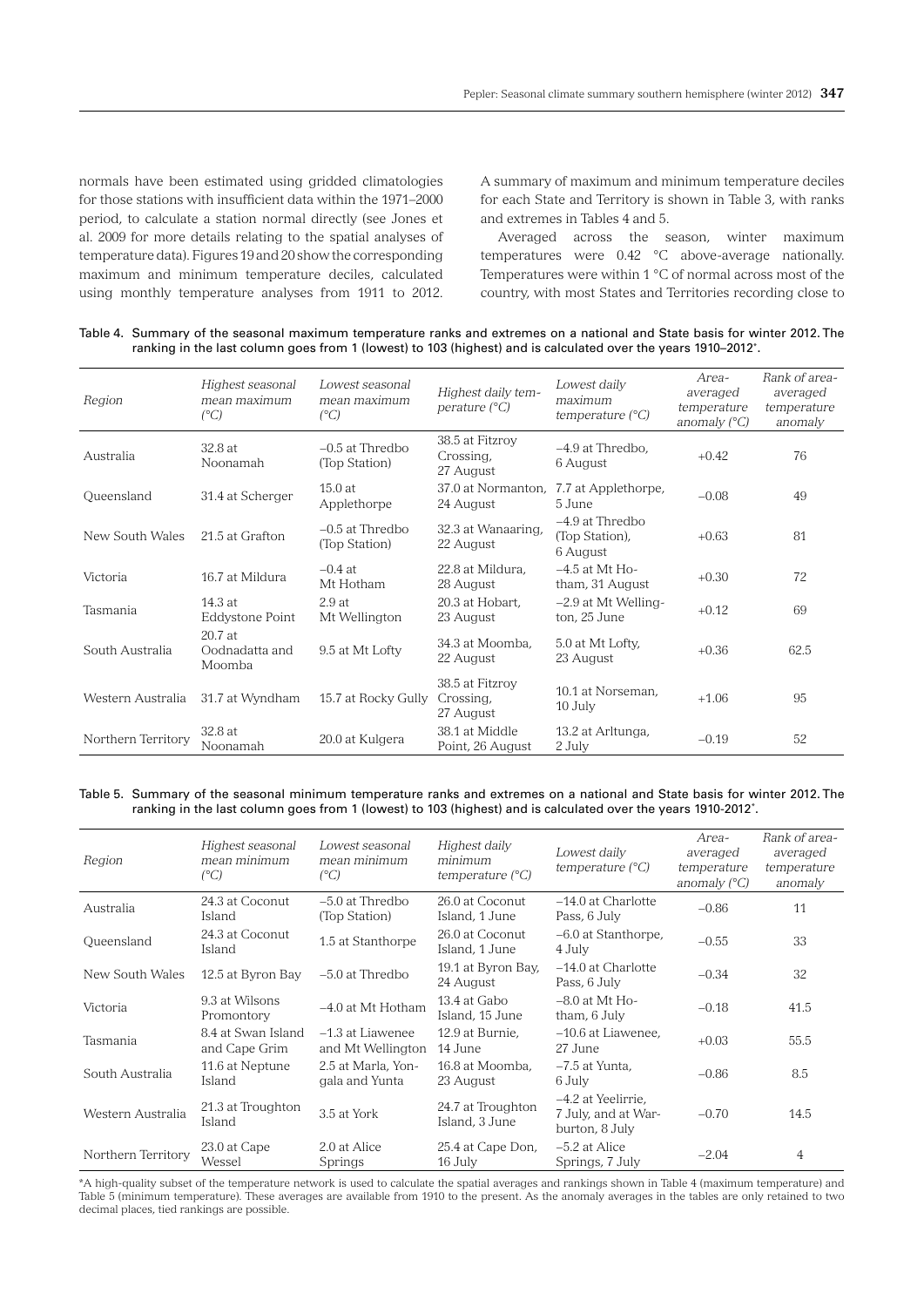

Fig. 17. Winter 2012 maximum temperature anomalies (°C).

Fig. 18. Winter 2012 minimum temperature anomalies (°C).



normal maxima. The exception was Western Australia, with large areas of the State recording temperatures more than 1 °C above normal and 49 per cent of the State in the highest decile; the statewide maximum temperature anomaly for Western Australia was +1.06 °C.

Maximum temperatures warmed throughout the season, with national temperature anomalies of –0.22 °C and +0.01 °C in June and July respectively, reflecting above-average temperatures in western Western Australia but average to below-average temperatures elsewhere. By August, the nationwide maximum temperature was 1.47 °C above average, with positive anomalies in every State and Territory and 2.5 °C above average in Western Australia, the secondwarmest August on record.

The nationally-averaged minimum temperature for winter 2012 was 0.86 °C below average and the coldest since winter 1982. Temperatures were below average across most of the country with the exception of coastal regions where warm sea surface temperatures were a moderating factor; Tasmania was the only State or Territory to record above-average minimum temperatures (+0.03 °C). Minimum temperatures were below average throughout the season, with nationally-averaged anomalies of –0.88 (June), –0.81

Fig. 19. Winter 2012 maximum temperature deciles: decile ranges based on grid-point values over the winters 1911–2012.



Fig. 20. Winter 2012 minimum temperature deciles: decile ranges based on grid-point values over the winters 1911–2012.



(July), and –0.88 (August).

Minimum temperatures were in the lowest decile across 36.4 per cent of the country, particularly in central Australia, associated with dry conditions and southerly wind anomalies (see Fig. 13). The Northern Territory recorded its fourthcoldest winter on record with 81.5 per cent of the State in the lowest decile; 56.3 per cent of South Australia was in the lowest decile, with the statewide average minimum temperature the equal-ninth-coldest on record.